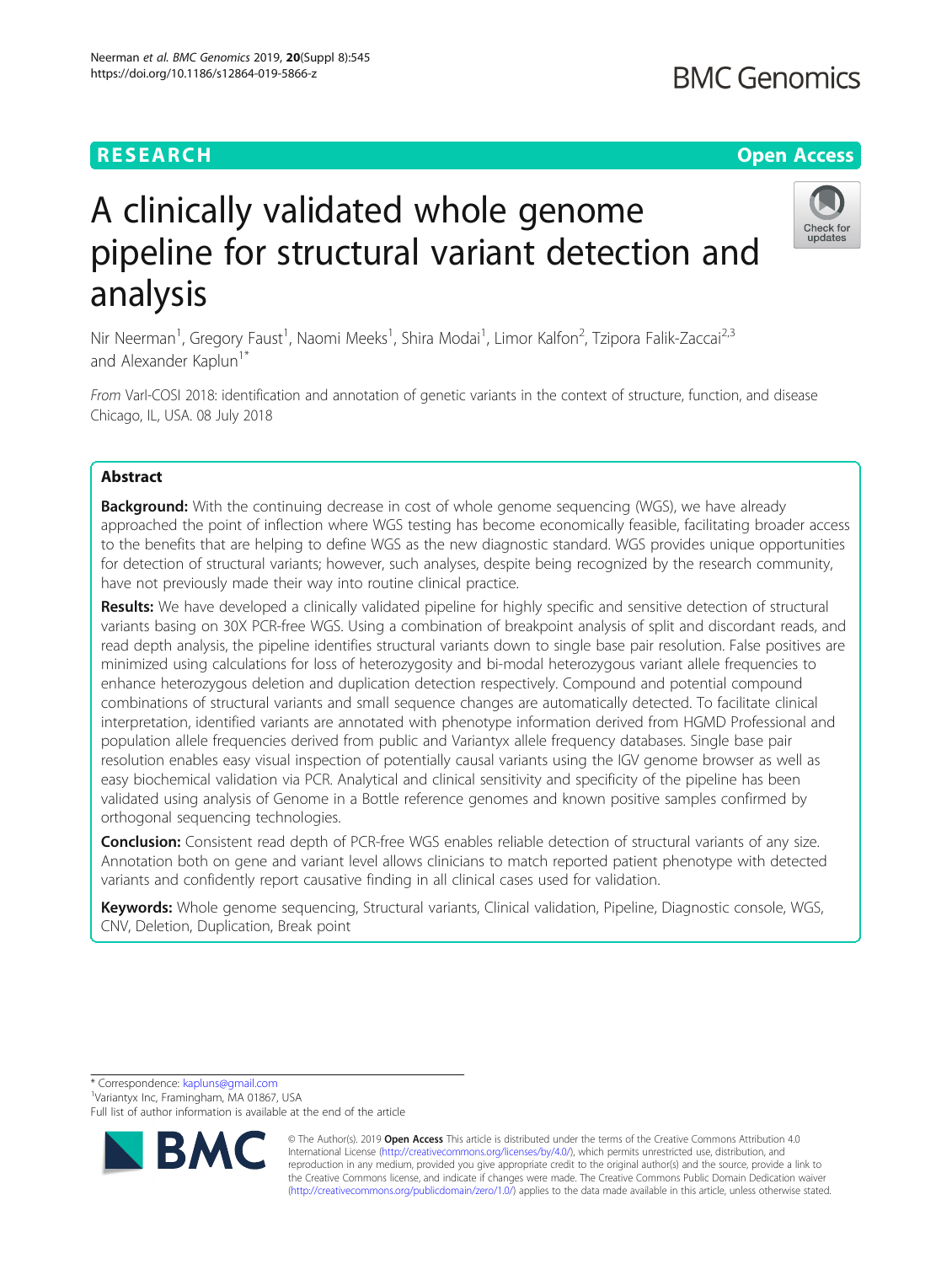# Background

Short read based Whole Genome Sequencing (WGS) is slowly but surely becoming an integral part of the landscape of clinical diagnostic testing for rare genetic disorders. However, in current clinical practice WGS is mainly still used as 'enhanced' Whole Exome (WES). Indeed, due to its uniformity and lack of pull down or amplification artifacts, WGS typically provides better than WES coverage of coding and adjacent regulatory regions. This approach, however, ignores many of the advantages of WGS which provides unique opportunities for detection of structural variants (SVs), pathologic short tandem repeats and mitochondrial variants, which otherwise require separate assays. In particular, disease causing SVs in medical genetics are detected by karyotyping [[1](#page-7-0)] and chromosomal microarrays (CMAs) [\[2](#page-7-0)]. However, these methods are limited in resolution and cannot identify all types of SVs.

SVs are a diverse group of variants which consists of copy number variants (CNVs), namely duplications or deletions of human genetic sequences resulting in an abnormal number of alleles; insertions of foreign genetic sequences, such as transposons; balanced translocations and inversions. A typical genome includes many thousands of such genetic aberrations [[3,](#page-7-0) [4](#page-7-0)], and it is challenging not only to identify them but also to determine which, if any, are causative to the patient's phenotype.

While detection of small sequence changes has become fairly standardized using "gold standard" tools such as BWA [\[5\]](#page-7-0) and GATK [\[6\]](#page-7-0) which are almost universally used for sequence alignment and variant calling, the situation for SV detection is quite different. There are multiple tools and pipelines designed for detection and reporting of SVs basing on short read WGS data  $([7–10]$  $([7–10]$  $([7–10]$  $([7–10]$  $([7–10]$  among others), however there has been no coalescence around a single consensus calling pipeline, and none of them have been utilized in clinical diagnostic testing.

Here we report a structural variant component of a comprehensive WGS-based clinical test for diagnostics of rare genetic disorders caused by germline genetic variants, developed by Variantyx. The test as a whole, including the structural variant part, underwent analytical and clinical validation, College of American Pathologists accreditation and proficiency testing, and is certified by CLIA. The SV component of Variantyx Genomic Intelligence pipeline uses a combination of breakpoint analysis (using split and discordant reads) and read depth analysis to identify structural variants, often down to single base pair resolution. False positives are minimized using ancillary calculations such as loss of heterozygosity and bi-modal heterozygous variant allele frequencies. Identified variants are annotated with phenotype information derived from HGMD Professional and population allele frequencies derived from DGV and Variantyx PAF database facilitating clinical interpretation. Single base pair resolution enables easy visual inspection of potentially causal variants using the IGV genome browser. U.S. board certified clinical geneticists use online Diagnostic Console to reviews results, select appropriate variants and generate clinical report.

# Results and discussion

The SV component of Variantyx Genomic Intelligence Whole Genome Sequencing analysis workflow is comprised of three major parts: variant detection, annotation and filtering (Fig. 1).

# Variant detection

The SV detection pipeline is generally organized as has been previously published [[11,](#page-7-0) [12](#page-7-0)]. While some of the tools are used as published, others are significantly

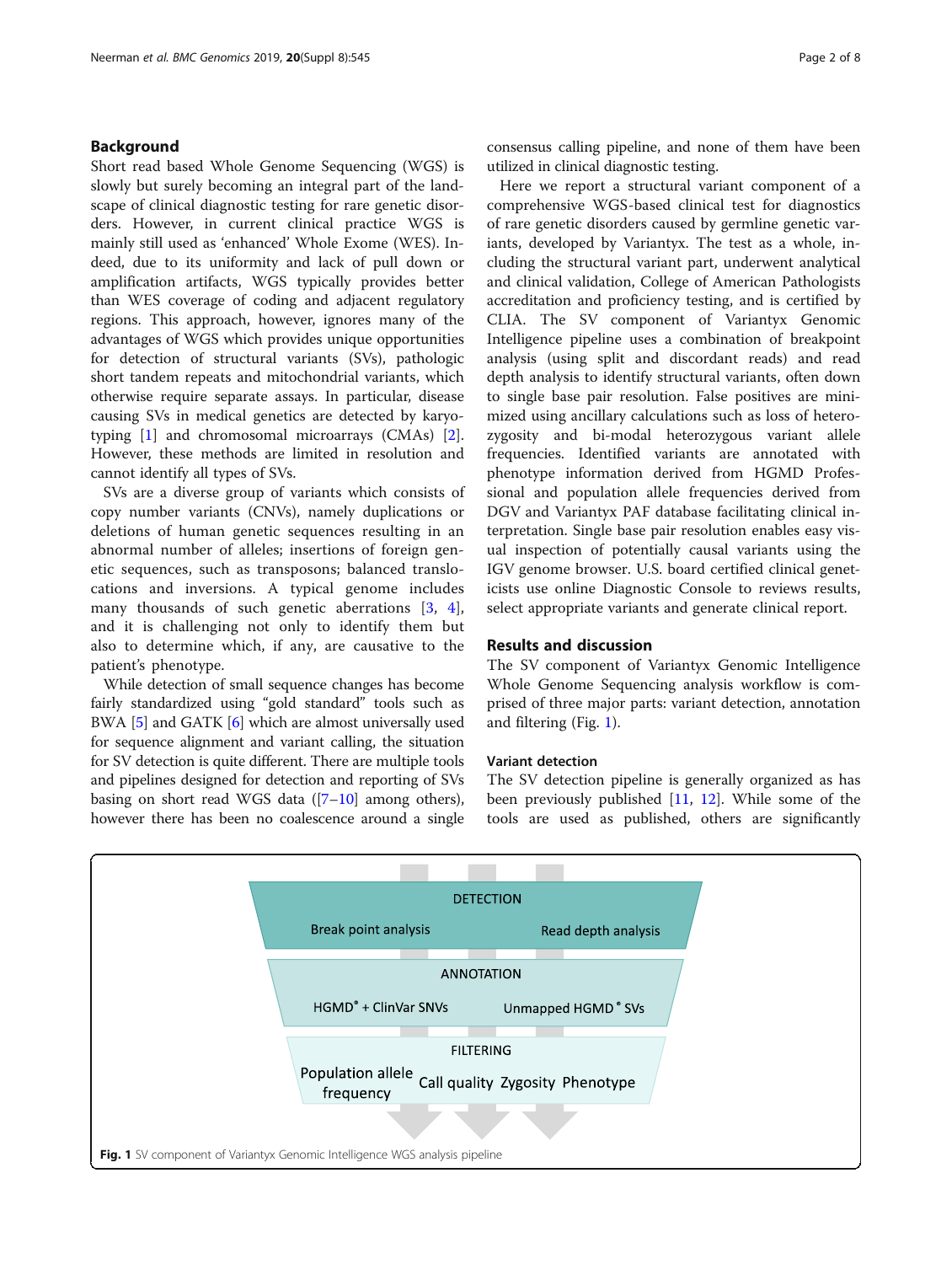redesigned and improved, and still others entirely new. In addition, the results of the raw variant calls have been augmented and filtered using in-house developed annotations, techniques, and data sources.

In general, structural variants can be divided into two categories: those resulting in unbalanced changes in number of copies of human DNA, and those resulting in balanced changes so the total number of copies remains the same. Copy number variants (CNVs), which include deletions, duplications and unbalanced translocations of different sizes, can be detected by two approaches: depth-based analysis and break point analysis [\[13](#page-7-0)]. The first is to identify regions in which read depth is significantly different from typical depth in same region in samples which are known not to have copy number variation in this region. The other is to look at variant edges and detect split reads (where two portions of a single read map to two distinct locations in the reference) and discordant reads (where paired reads map in positions or direction inconsistent with expected basing on insert size used). Only break point analysis can be used to identify balanced SVs, including inversions, translocations, as well as insertions of foreign DNA such as transposable elements.

Both read depth and break point signals are utilized by Variantyx Genomic Intelligence algorithms, while results on larger break point derived variants must be confirmed by depth signal to be considered a true positive. Structural variants are called with the use of Samblaster [[11\]](#page-7-0) for read extraction, LUMPY [\[14](#page-7-0)] for read-based SV calling and SVtyper [[11\]](#page-7-0) for genotyping, using default parameters. These calls are then combined with Variantyx depth caller CNVs to form a union of calls. The depth calling algorithm utilizes a proprietary model built with known true negative WGS samples sequenced and aligned under the same conditions. The rolling average read depth-based model rolls up 100 bp segments into buckets of 10,000 and 2500 bp. We found these sizes optimal while 10,000 bp bucket allows to detect uninterrupted stretches of read depth deviation in larger CNVs and 2500 bp bucket allows to detect smaller CNVs and improve exact position of larger ones. Break point analysis allows detection of smaller SVs and all types of balanced variants.

The most common SVs, deletions and tandem duplications, have a single break point which exhibits in the sample reads the unexpected juxtaposition of two noncontiguous reference coordinates marking the start and end of the structural event. These have a readily identified signature and are easy to classify. Other events such as insertion of DNA naturally have two break points, one at the start and the end of the inserted fragment. However, in such cases, one of the breakpoints may not be detected, because the number of split or discordant

reads supporting the second breakpoint does not reach calling threshold, or the second breakpoint is located in a difficult to map region containing, for example, highly repeated sequences. This is especially true if the inserted element is a transposon. Translocation of chromosome arms also have one break point but are hard to distinguish from an insertion with an undetected second break point. Thus, even an unclassified single breakpoint could indicate a potentially disruptive SV and such variants are annotated and subsequently uploaded to the Diagnostic Console together with the pre-classified SVs.

While exact quantitate benchmarking of the variant calling results by Variantyx pipeline relative to other SV calling tools and algorithms has not been performed, some comparison could be made. Most available tools use either read-based or depth-based calling, while our approach is to merge calls from both read-based and depth-based callers to increase sensitivity. For example, SOAPsv [\[15](#page-7-0)] and LUMPY are breakpoint detection based. We use machine learning algorithm to detect CNVs based on large number of human genomes sequenced under same standard operating procedures, resulting in highly repeatable normalized read depth. This approach provides significantly better results than CNVnator or Control-FREEC [[16\]](#page-7-0) which run only one sample at a time and have no prior knowledge of expected coverages.

Raw output of the SV calling pipeline includes significant number of false positives that must be removed prior to introduction to the Diagnostic Console. Many of these false positive calls can be filtered out based on a number of criteria specific to variant type. In particular, all variants called based on break point analysis must be supported by at least 20 observations (combined split and discordant reads), out of which 5 must be split reads. In addition, CNVs over 5000 bp long called using break point analysis must have at least 30% overlap with those called using read depth analysis.

For further removal of false positive calls, we examine the detected Single Nucleotide Variants (SNVs) within the SV region, and apply the following thresholds for three types of SVs:

1. Homozygous deletion must overlap no more than 1 SNV per 1000 bp length, with minimum of 5 SNVs to apply the rule. This rule is based on the fact that in most regions of the genome (with notable exceptions such as sex chromosomes) the frequency of SNVs is higher, and if at least one allele is present the threshold will be exceeded. Ideally, true Alternative deletion should have no SNVs called within its range. Unfortunately, typically it is not the case (particularly in large deletions) since some of the reads are still getting aligned within such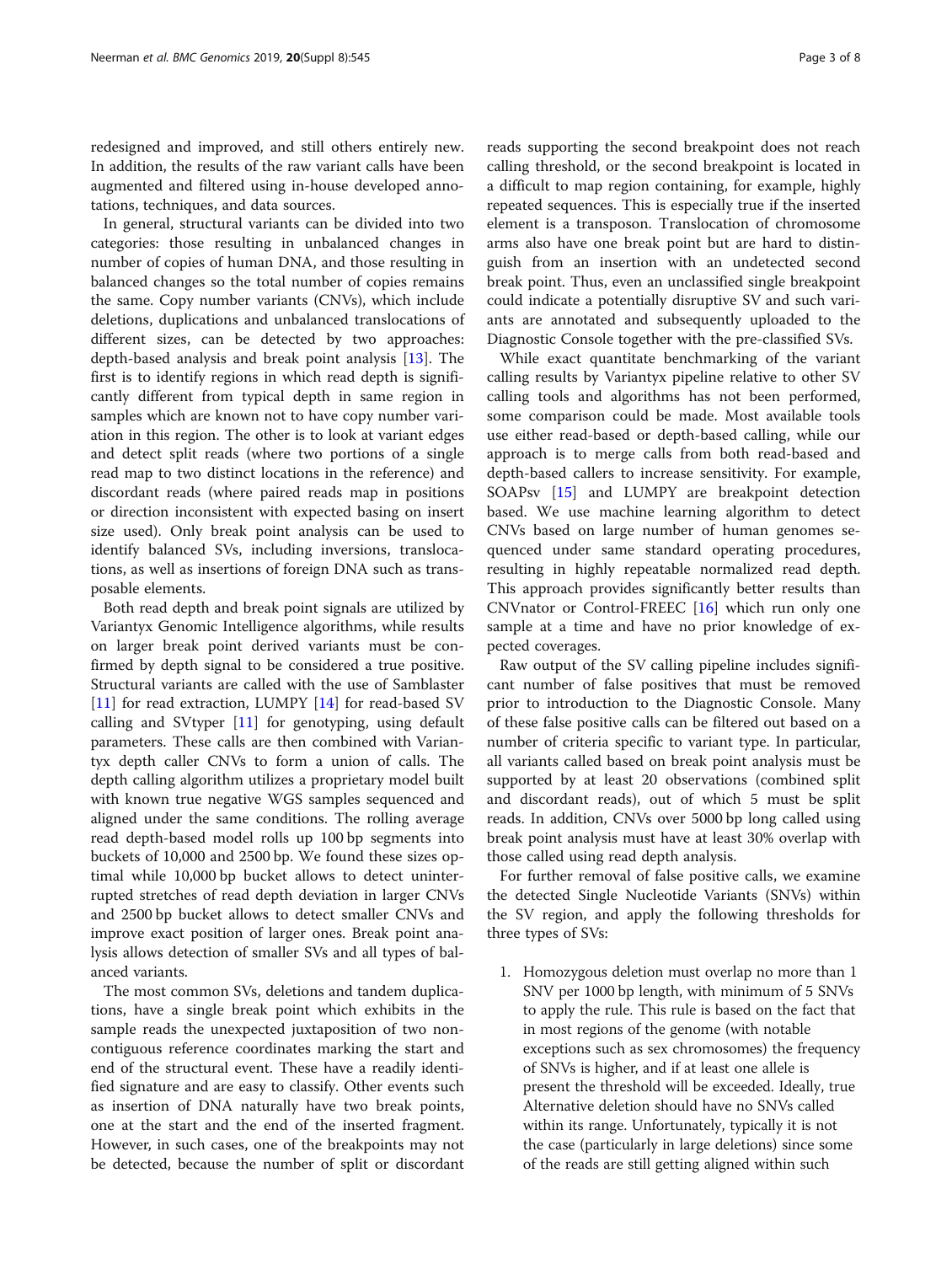deletion, and some SNVs could be called. Thus, Alternative deletions are not filtered out if they intersect some SNVs with frequency no exceeding 1/1000 bp.

- 2. The fraction of heterozygous SNVs overlapping heterozygous deletion must not exceed 20% of total SNVs called. When two alleles of DNA are present, typically number of heterozygous SNVs significantly exceeds number of alternative SNVs. According to gnomAD data, globally het/alt SNVs ratio is 1.6. Thus, this parameter provides very reliable indication that there is loss of heterozygosity and the heterozygous deletion is indeed present. In typical true Heterozygous deletions long enough to include statistically significant number of SNVs the observed ratio does not exceed 10%.
- 3. Balanced heterozygous SNVs overlapping duplications must represent no more than 20% of total number of duplications. Balanced heterozygous SNV is defined as one having fraction of reads supporting each of the two alleles between 40 and 60% (See Fig. 2). Since natural 50% balance between alleles is shifted in case of duplication this parameter represents yet another reliable threshold.

Typically, 6 to 8 thousand SVs are called by Variantyx pipeline per genome, while approximately 70% of these SVs pass the default filtration settings. We have analyzed calling and filtration results using the best available to date true SV data set based on Genome in a Bottle sample NA24385 (See Tables 1, [2](#page-4-0) and [3\)](#page-4-0). The application of filtration allows to remove most of false positive calls, while leads to loss of relatively small number of true positive variants (removes 38 TP, 297 FP in the analyzed buckets). The most significant impact is on largest bucket, removing all 84 false positive and keeping all 5 true positive SVs. We have also analyzed the effect of

| bucket         | TР   | FP  | FN               | sensitivity |
|----------------|------|-----|------------------|-------------|
| 100-1000       | 2233 | 202 | 965              | 0.69825     |
| 1000-10,000    | 613  | 139 | 61               | 0.90950     |
| 10,000-100,000 | 48   | 97  | ζ                | 0.94118     |
| $100,000+$     |      | 84  | $\left( \right)$ |             |

<sup>a</sup> The analysis has been performed using Genome in a Bottle truth dataset NA24385 ([http://tinyurl.com/GIABSV06\)](http://tinyurl.com/GIABSV06). Since the truth set was built on top of hg19, we had to lift over results from hg19 to hg38 which dropped some variants. In addition, in order to not be biased we have only compared SVs that were liftable from hg38 to hg19 (to make sure we don't have any false, false positives). We also removed calls made in non-unique areas and  $r$ alls  $< 100$  bp

individual filters (data not shown). The most impactful filter was the fraction of heterozygous SNVs overlapping heterozygous deletion. Its application removed 47 false positives from the 100,000+ bucket and 40 false positives from the 10,000–100,000 bucket. This filter also removed 4 true positive variants from the 10,000–100,000 bucket. It is important to note that truth data set has its limitations and some "true positives" and "true negatives" are not necessarily such.

# Annotation

All the SVs are annotated with information on the variant and gene level. Variant level annotation is comprised of population frequency and pathogenicity data. PAF data is derived from DGV [\[17](#page-7-0)] and from Variantyx internal database. HGMD Professional [\[18](#page-7-0)] is used for annotation with overlapping pathogenic SVs. HGMD Professional database includes records of over 220,000 pathogenic genetic variants collected by manual curation of peer-reviewed literature. It is very well known and represents industry standard in clinical genetics of small sequence changes, however despite the fact it includes over 20,000 curated pathogenic SV currently it is not widely used in SV annotation. The reason for that is lack

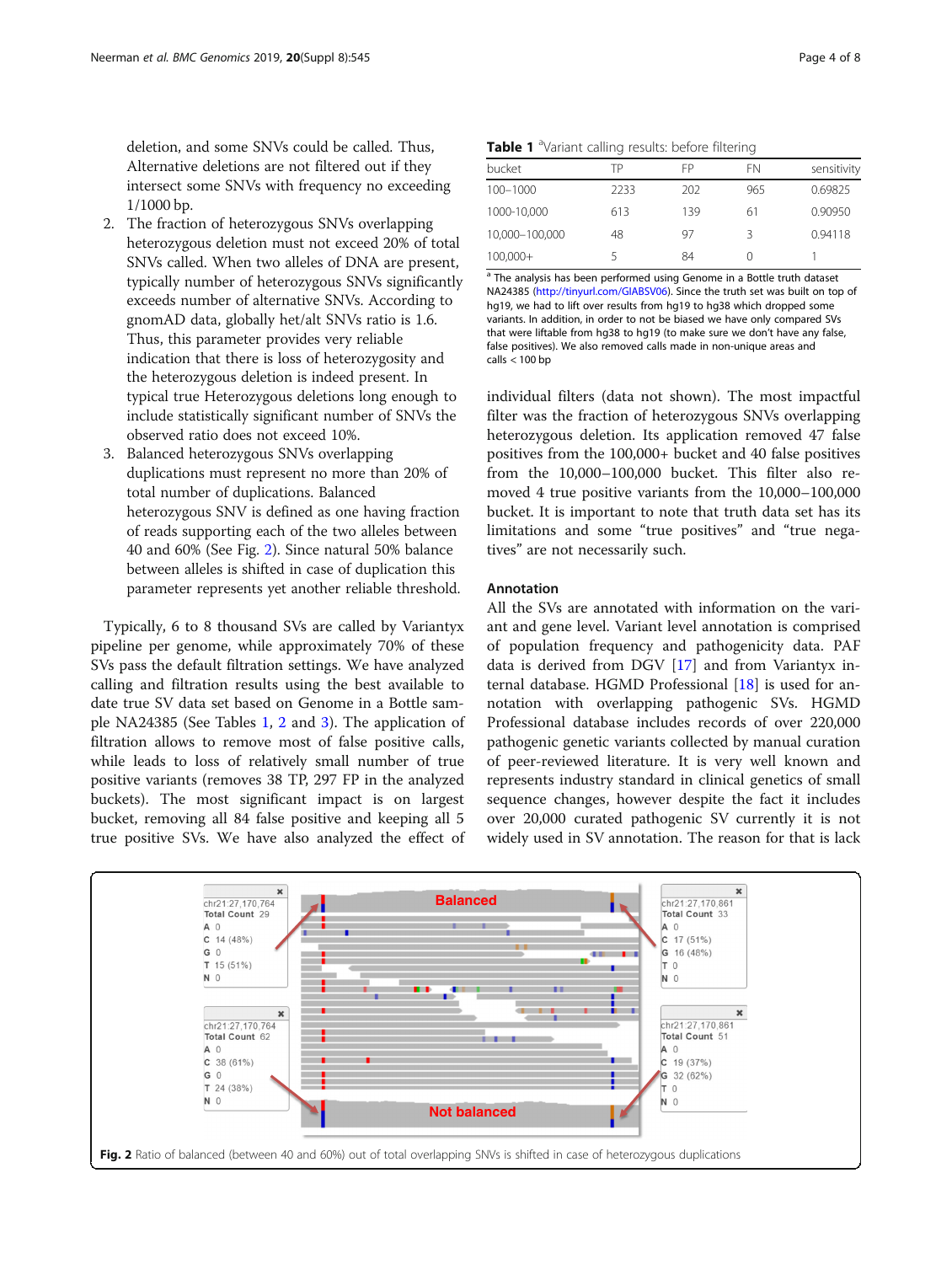<span id="page-4-0"></span>Table 2 Variant calling results: after default filtering

| bucket         | ТP   | FP  | FN       | sensitivity |
|----------------|------|-----|----------|-------------|
| 100-1000       | 2209 | 142 | 989      | 0.69074     |
| 1000-10,000    | 603  | 60  | 71       | 0.89466     |
| 10,000-100,000 | 45   | 23  | 6        | 0.88235     |
| $100,000+$     | 5.   | 0   | $^{(1)}$ |             |

of genomic coordinates of the SVs included in HGMD Professional, making the data not readily available for annotation. We have revisited all SV records in HGMD Professional and have supplemented them with genomic coordinates where possible, which allowed utilization of this data in annotation. It the process of annotation SVs overlapping over 70% of known pathologic SVs are considered having variant level pathogenicity annotation. Same strategy is applied for pathogenic SVs reported in ClinVar [\[19\]](#page-7-0).

It often happens that no SVs similar to one detected have been previously reported in peer-reviewed literature, however the SV intersects gene(s) or region with known pathogenic small sequence changes. Data on such changes is derived from HGMD Professional and from ClinVar and complemented with information on known pathogenic genes from OMIM [\[20](#page-7-0)] and Orphanet [\[21](#page-7-0)]. Annotation with this data is considered gene level and is noted as such. Gene level annotation play an important role in SV pathogenicity classification, particularly in cases of unclassified SVs. Example of pathologic SV with variant and gene level annotation as seen in Variantyx Diagnostic Console is shown in Fig. [3.](#page-5-0)

Recessive structural variants can be compound to small sequence changes, and detection of such combinatory compound heterozygous pairs is often challenging. To facilitate this process, we have included information on existing complementary SV in annotation of small sequence variants. Such compound (in case of family analysis when paternal and maternal alleles are identifiable) and potential compound (when one of the variants is de novo or patient is tested as a singleton) pairs are presented in a dedicated section of Diagnostic Console, along with compound pairs of small sequence variants.

#### Filtration

The annotated SVs are uploaded into Diagnostic Console where they can be filtered by the interpreting

Table 3 Variant calling results: Breakpoint based (LUMPY) only: after default filtering

| bucket         | ТP   | FP  | FN  | sensitivity |
|----------------|------|-----|-----|-------------|
| 100-1000       | 2209 | 142 | 989 | 0.69074     |
| 1000-10,000    | 570  | 16  | 104 | 0.84570     |
| 10,000-100,000 | 35   |     | 15  | 0.7         |
| $100,000+$     |      | O   |     | 0.8         |

geneticist. Many parameters are available, but the most important and frequently used for the diagnostic process are variant and gene level phenotype association, population frequency and function location (see Fig. [4\)](#page-6-0). Default parameters are below 2% population frequency (maximum between DGV and Variantyx internal database) and only include variants with associated phenotype on variant level. On second stage variants intersecting OMIM/Orphanet genes and Overlapping HGMD/ClinVar SNVs are analyzed. No changes in technical parameters such as number of split reads or depth call overlap are recommended as part of Unity test structural variants Diagnostic Process (Additional file [1](#page-6-0): Method S1).

# Validation

Typically, clinical genetic assay validation would include two phases, analytical and clinical validation. Analytical validation includes comparison of variants called by the assay with known true positive set of variants to determine sensitivity, specificity and positive predicted value. In NGS based genetic test development the industry standard is to use Genome in a Bottle samples, such as GM12878 [[22,](#page-7-0) [23\]](#page-7-0). Indeed, in case of small sequence changes available true positive variant sets can be used for accurate benchmarking. See Additional file [1](#page-6-0): Figure S2 for analytical validation statistics of small sequence changes component of Variantyx Unity test.

Unfortunately, no true positive variant set of acceptable quality is available for analytical validation of SVs. Different sequencing and variant calling methods applied by different research groups produce sets of "true positive" variants which vary between each other by nearly an order of magnitude in terms of quantity and overlap of detected variants [\[23](#page-7-0), [24](#page-7-0)]. Close examination of a representative group of "true positive" SVs called by different approaches revealed large number of false positives and false negatives, making use of this data unacceptable in analytical validation of clinical test. Thus, we have decided to directly pursue clinical validation of Unity test. To perform clinical validation, we have gathered a statistically significant number of true positive (those having causative pathogenic SV confirmed by orthogonal detection techniques) and true negative clinical samples (those of healthy individuals or affected but having causative genetic variants of different than SV types). Majority of the true positive samples were obtained from public collections, while some originated from different sources [\[25](#page-7-0)].

A total of 60 clinical validation cases underwent complete Unity test cycle, starting from de novo WGS sequencing all the way to clinical interpretation by board certified clinical geneticists and generation of patient report. No identifying details were disclosed beside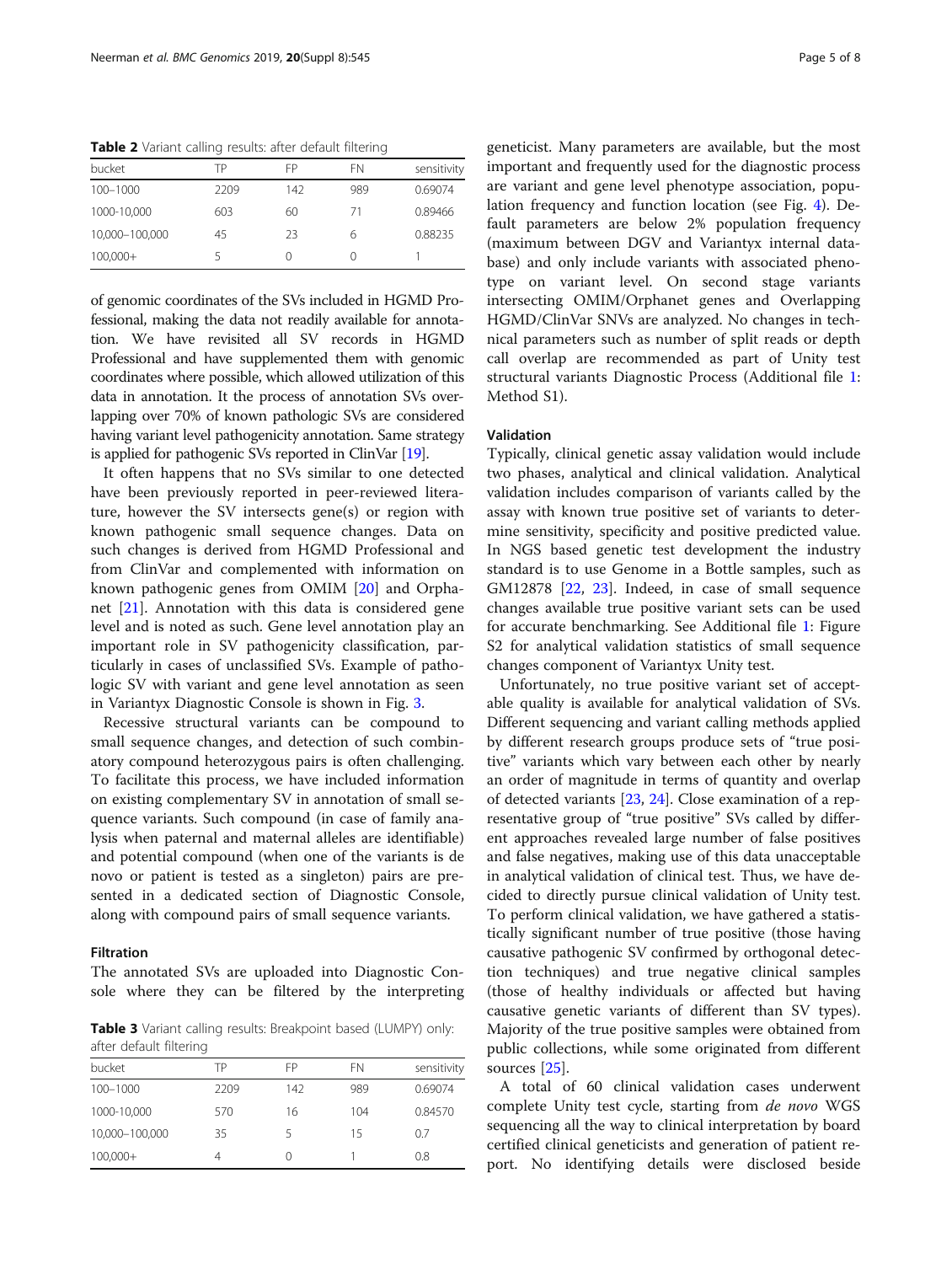<span id="page-5-0"></span>

|                                                                                                                                                         |                                                              | chr7q31.2q31.2x1(117,498,312-117,519,388) |                            |                                                       |                                                                                                                                                                  |                        |                         |                       |                                    |
|---------------------------------------------------------------------------------------------------------------------------------------------------------|--------------------------------------------------------------|-------------------------------------------|----------------------------|-------------------------------------------------------|------------------------------------------------------------------------------------------------------------------------------------------------------------------|------------------------|-------------------------|-----------------------|------------------------------------|
| General Information                                                                                                                                     |                                                              |                                           |                            |                                                       |                                                                                                                                                                  |                        |                         |                       |                                    |
| Patient<br><b>Competency Patient 113</b>                                                                                                                |                                                              | Chromosome<br>chr7                        |                            |                                                       | Maximum Allele Frequency                                                                                                                                         |                        |                         | Display               |                                    |
| Test<br>Competency_Test_113                                                                                                                             | Variant Start Position<br>117,498,312                        |                                           | Genotype<br>Heterozygous   |                                                       |                                                                                                                                                                  | Display Comments       |                         |                       |                                    |
| Bio-Informatic Analysis                                                                                                                                 | Variant End Position                                         |                                           | Variant Function<br>Exonic |                                                       |                                                                                                                                                                  |                        |                         |                       |                                    |
| BIA_19-02-16_9873<br>Variantyx IGV                                                                                                                      |                                                              | 117,519,388                               | Structural Length          |                                                       |                                                                                                                                                                  |                        |                         |                       |                                    |
| <b>IGV</b><br>Variantyx IGV Left Breakpoint                                                                                                             |                                                              | 21.076                                    |                            |                                                       |                                                                                                                                                                  |                        |                         |                       |                                    |
| <b>IGV Left</b><br>Variantyx IGV Right Breakpoint                                                                                                       | Structural Variant Type<br>Deletion<br><b>Total Coverage</b> |                                           |                            |                                                       |                                                                                                                                                                  |                        |                         |                       |                                    |
| <b>IGV Right</b>                                                                                                                                        |                                                              | 87                                        |                            |                                                       |                                                                                                                                                                  |                        |                         |                       |                                    |
| Associated Phenotype<br>HGMD: Cystic fibrosis; Congenital absence of vas deferens<br>Clinvar: Cystic fibrosis; Hereditary pancreatitis; Cystic fibrosis |                                                              |                                           |                            |                                                       | DGV GS                                                                                                                                                           |                        |                         |                       |                                    |
| <b>Intersected Genes</b>                                                                                                                                |                                                              |                                           |                            |                                                       |                                                                                                                                                                  |                        |                         |                       |                                    |
| <b>GENE</b><br><b>OMIM PHENOTYPES</b>                                                                                                                   |                                                              |                                           |                            |                                                       | <b>TRANSCRIPT</b>                                                                                                                                                | <b>EXON RANK START</b> |                         | <b>EXON RANK STOP</b> | <b>AFFECTED CDS</b>                |
| Bronchiectasis with or without elevated sweat chloride 1, modifier of                                                                                   |                                                              |                                           |                            |                                                       |                                                                                                                                                                  |                        |                         |                       |                                    |
| Congenital bilateral absence of vas deferens<br>CFTR                                                                                                    |                                                              |                                           |                            |                                                       | ENST00000003084                                                                                                                                                  | $\overline{c}$         | $\overline{3}$          |                       | 220 / 4443 (4.95%)                 |
| Cystic fibrosis                                                                                                                                         |                                                              |                                           |                            |                                                       |                                                                                                                                                                  |                        |                         |                       |                                    |
| Pancreatitis, idiopathic                                                                                                                                |                                                              |                                           |                            |                                                       |                                                                                                                                                                  |                        |                         |                       |                                    |
| <b>Overlapping Associated Diseases</b>                                                                                                                  |                                                              |                                           |                            |                                                       |                                                                                                                                                                  |                        |                         |                       |                                    |
| HGMD Unmapped Disease Causing Structural Variants                                                                                                       |                                                              |                                           |                            |                                                       |                                                                                                                                                                  |                        |                         |                       |                                    |
| <b>DISEASE</b><br>Cystic fibrosis                                                                                                                       | <b>GENE</b><br>CFTR                                          | <b>CHROM</b><br>7g31.2                    | TAG<br><b>DM</b>           | <b>DESCRIPTION</b><br>deletion 21080 bp incl. ex. 2-3 | <b>PUBLICATION</b><br>Dork et al. (2000) Hum Genet 106:259                                                                                                       |                        | <b>COMMENTS</b><br>NULL |                       | <b>ACCESION NUMBER</b><br>CG004951 |
| Cystic fibrosis                                                                                                                                         |                                                              | CFTR 7q31.2 DM                            |                            | deletion promoter-ex. 2                               | Hantash et al. (2006) Hum Genet 119:126 from >3500bp upstream of ATG                                                                                             |                        |                         |                       | CG061587                           |
| Cystic fibrosis                                                                                                                                         |                                                              | CFTR 7q31.2 DM                            |                            | deletion promoter-ex. 3                               | Fijol et al. (2006) CFTR UP:                                                                                                                                     |                        | NULL                    |                       | CG067927                           |
| Congenital absence of vas deferens                                                                                                                      | CFTR                                                         | 7q31.2                                    | <b>DM</b>                  | deletion 8108 bp incl. ex. 2                          | Taulan et al. (2007) BMC Med Genet 8:22 NULL                                                                                                                     |                        |                         |                       | CG072666                           |
| Cystic fibrosis                                                                                                                                         |                                                              | CFTR 7q31.2                               | <b>DM</b>                  | deletion ex. 2                                        | Mekus et al. (1996) CFTR NL:#68                                                                                                                                  |                        | NULL                    |                       | CG962817                           |
| Cystic fibrosis                                                                                                                                         | CFTR                                                         | 7g31.2                                    | <b>DM</b>                  | deletion ex. 2-3                                      |                                                                                                                                                                  |                        |                         |                       |                                    |
|                                                                                                                                                         |                                                              |                                           |                            |                                                       | Mekus et al. (1996) CFTR NL:#68                                                                                                                                  |                        | NULL                    |                       | CG962818                           |
| Cystic fibrosis                                                                                                                                         |                                                              | CFTR 7q31.2 DM                            |                            | deletion ex. 3                                        | Casals et al. (1997) Hum Genet 101:365                                                                                                                           |                        | NULL                    |                       | CG973425                           |
| ClinVar Disease Causing Structural Variants                                                                                                             |                                                              |                                           |                            |                                                       |                                                                                                                                                                  |                        |                         |                       |                                    |
| <b>DISEASE</b>                                                                                                                                          |                                                              | <b>SEVERITY</b>                           |                            | <b>REVIEW STATUS</b>                                  |                                                                                                                                                                  |                        |                         | DATE LAST REVIEWED    |                                    |
| Cystic fibrosis                                                                                                                                         |                                                              |                                           | not provided               | no assertion provided                                 |                                                                                                                                                                  |                        |                         | N/A                   |                                    |
| Hereditary pancreatitis                                                                                                                                 |                                                              | pathogenic                                |                            |                                                       | no assertion criteria provided                                                                                                                                   |                        |                         | 2014-03-13            |                                    |
| Cystic fibrosis                                                                                                                                         |                                                              | pathogenic                                |                            |                                                       | reviewed by expert panel                                                                                                                                         |                        |                         | 2017-03-17            |                                    |
| <b>HGMD Small Sequence Change Variants</b>                                                                                                              |                                                              |                                           | 5                          | <b>HGMD Disease Count</b>                             | ClinVar Small Sequence Change Variants                                                                                                                           |                        | $\overline{4}$          | ClinVar Disease Count |                                    |
| <b>DISEASE</b><br>Cystic fibrosis                                                                                                                       |                                                              | <b>VARIANTS</b><br>101                    |                            | <b>HGMD Variant Count</b>                             | <b>DISEASE</b>                                                                                                                                                   | <b>VARIANTS</b><br>77  |                         | ClinVar Variant Count |                                    |
| Congenital absence of vas deferens                                                                                                                      |                                                              | $6\phantom{a}$                            | 110                        |                                                       | Cystic fibrosis<br>Hereditary pancreatitis                                                                                                                       | $\sqrt{4}$             |                         | 83                    |                                    |
| Azoospermia                                                                                                                                             |                                                              | $\overline{1}$                            |                            |                                                       | Congenital bilateral absence                                                                                                                                     | $\overline{1}$         |                         |                       |                                    |
| Pancreatitis                                                                                                                                            |                                                              | $\mathbf{1}$                              |                            |                                                       | of the vas deferens                                                                                                                                              |                        |                         |                       |                                    |
| Cystic fibrosis with pancreatic insufficiency                                                                                                           |                                                              | $\overline{1}$                            |                            |                                                       | Bronchiectasis with or without<br>elevated sweat chloride<br>1, Congenital bilateral absence<br>of the vas deferens, Cystic<br>fibrosis, Hereditary pancreatitis |                        |                         |                       |                                    |

patients' phenotypes, and for healthy controls realistic phenotypes and anamneses were added. In addition to these 60 patient samples, a synthetic sample with a variety of hard to detect pathogenic variants (including two SVs) has been analyzed. Due to large number of detected pathologic genetic variants it was impossible to pass the synthetic sample for real patient data; thus, it is not included in total statistics despite the fact that both pathologic SVs were successfully identified and reported as such. Additionally, three trisomy samples were included. However, since ploidy analysis is performed by Variantyx Genomic Intelligence pipeline on early stage of data analysis and data of patients positive for ploidy aberrations are not uploaded to Diagnostic Console, these samples

are also not included in the total while all three were successfully identified by our system.

Out of 60 clinical validation patients, 17 were true positive for pathogenic SV, in some cases with multiple SVs present, and in others the SV was a compound heterozygote with recessive small sequence changes. All but one SV were successfully identified and reported as such. The one missed has been identified by the Diagnostic Console but was not included in the report due to detection of two known pathogenic SNVs that could explain patient phenotype without involvement of SV. In general, significant number of true positive samples found in public repositories belong to cases diagnosed nearly two decades ago by rather narrow, by today's standards,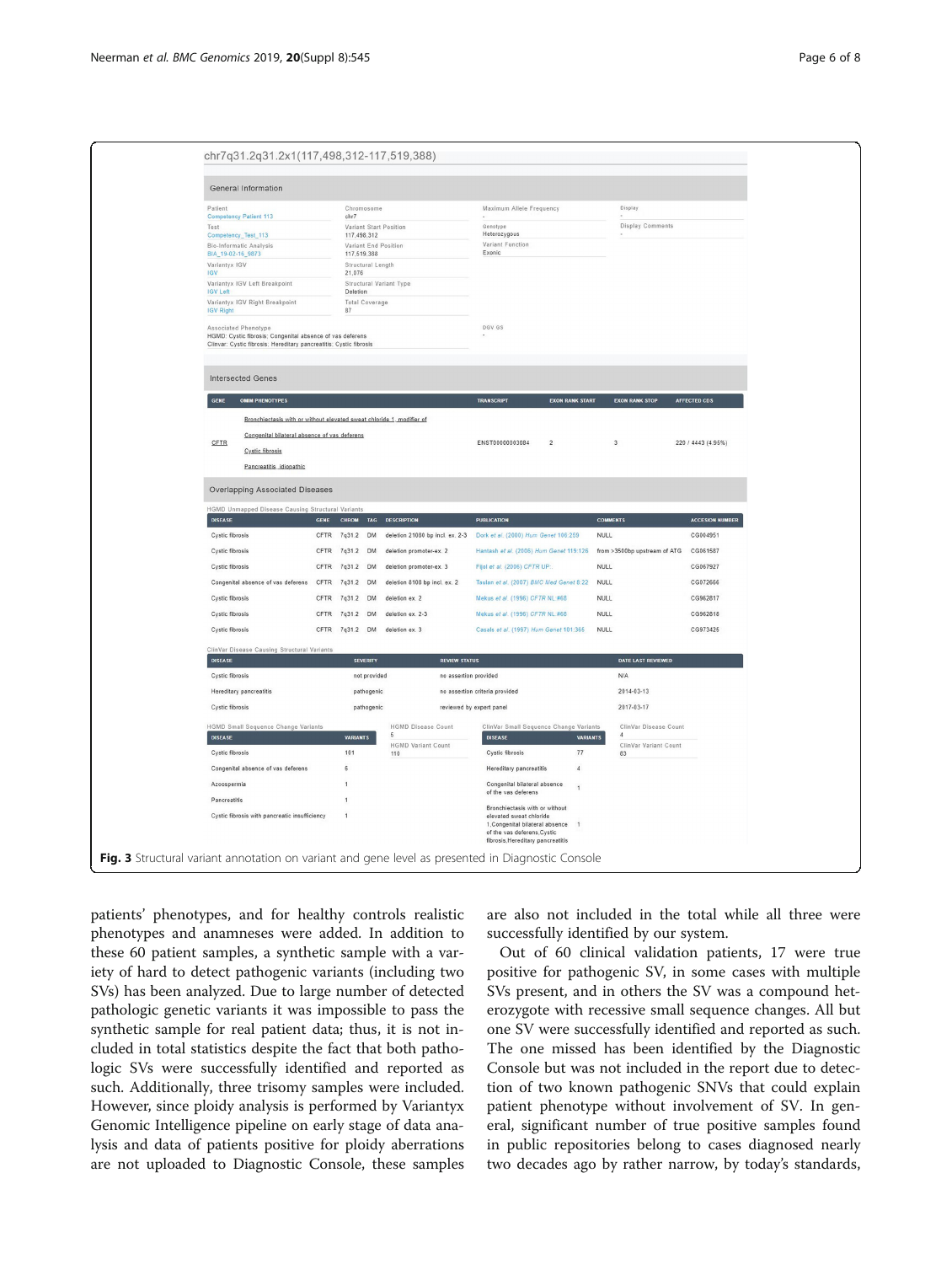<span id="page-6-0"></span>

| <b>Function Location</b>        |              | $Max$ Frequency $\leq$ =<br>0.001      | Associated Phenotype<br>ataxia            |
|---------------------------------|--------------|----------------------------------------|-------------------------------------------|
| Exonic                          | $\checkmark$ | Split Reads $>=$<br>3                  | Variants with associated phenotypes       |
| Intronic<br>Intergenic          |              | SU (Split Reads + Paired Ends) >=<br>5 | Variants intersecting OMIM/Orphanet genes |
| Genotype                        |              |                                        | Overlapping HGMD/ClinVar SNVs             |
| Homozygous Alternate            |              |                                        | Variants without phenotypes               |
| Heterozygous                    | $\checkmark$ |                                        |                                           |
| Homozygous Reference            |              |                                        | Chromosome Coordinates Filtering<br>ALL   |
| Unknown                         |              |                                        |                                           |
| <b>Structural Variant Type</b>  |              |                                        |                                           |
| Deletion                        | $\checkmark$ |                                        |                                           |
| Duplication                     | ✓            |                                        |                                           |
| Inversion<br><b>Break Point</b> |              |                                        |                                           |
| Loss of Heterozygosity          |              |                                        |                                           |
|                                 |              |                                        |                                           |
|                                 |              |                                        |                                           |

techniques and might thus include significant pathogenic variants overlooked by original submitters.

Between all patient and synthetic samples which underwent clinical interpretation there were a total of 25 SVs, all of which were detected by Variantyx Genomic Intelligence platform and 24 were clinically reported, resulting in 96% clinical sensitivity for detection of pathogenic SV. It is important to note that true positive samples that include SVs beyond the scope of Variantyx Unity test, such as balanced translocations, were not included in clinical validation.

# Conclusions

The uniformity and consistent read depth of PCR free WGS allows reliable detection of SVs and clinical utilization of SV workflow as part of comprehensive WGS based genetic testing that could be used as the first line diagnostic test. Unity test developed by Variantyx, CLIA certified and CAP accredited for High Complexity Testing, has been clinically validated to serve as clinical use medical genetics assay. The test successively detects SV variants of multiple types, with examples of reported pathologic variants range from 45 bp deletion (see Additional file 1: Figure S1) to complex rearrangement involving millions base pairs on three different chromosomes [[26\]](#page-7-0). While some types of SVs, such as balanced translocations occurring in non-uniquely mappable areas, are still represent a challenge for short readbased test, better resolution and absence of variant size limitation, together with declining sequencing costs, allow WGS based test to be viable alternative to traditional array-based assays.

# **Methods**

Patient blood or saliva is collected using Variantyx Unity collection kits. DNA is purified and NGS library is prepared using Illumina PCR-Free Truseq nano DNA WGS (550 bp insert size protocol) kit according to manufacturer's instructions. Sequencing is performed using CLIA approved protocols using Illumina HiSeq X and Novaseq Sequencing machines. FASTQ files are downloaded and processed with Variantyx Genomic Intelligence pipeline. Only tests passing quality threshold parameters for data integrity, contamination, mapping quality etc., (see Additional file 1: Table S2 for complete list of threshold parameters) undergo bioinformatic analysis and clinical interpretation. The interpretation is performed by US board certified clinical geneticists according to clinical diagnostics protocol approved by CAP (see Additional file 1: Method S1 for SV portion of the protocol). Causative variants fitting reporting criteria are included in clinical report, which is submitted to the ordering clinician. A synthetic DNA sample for Unity test validation was purchased from SeraCare (Seraseq Inherited Cancer DNA Mix v1).

# Additional files

[Additional file 1:](https://doi.org/10.1186/s12864-019-5866-z) Table S1 Samples for clinical validation of Variantyx Unity test. Table S2 Variantyx Unity test thresholds. Figure S1 Causative heterozygous deletion of 45 bp detected and reported by Variantyx Unity test. Figure S2 Analytical validation statistics of small sequence changes by Variantyx Unity test basing on combination of 3 different Genome in a Bottle samples. Method S1 Variantyx diagnostic procedure for reporting pathogenic structural variants. (DOCX 152 kb)